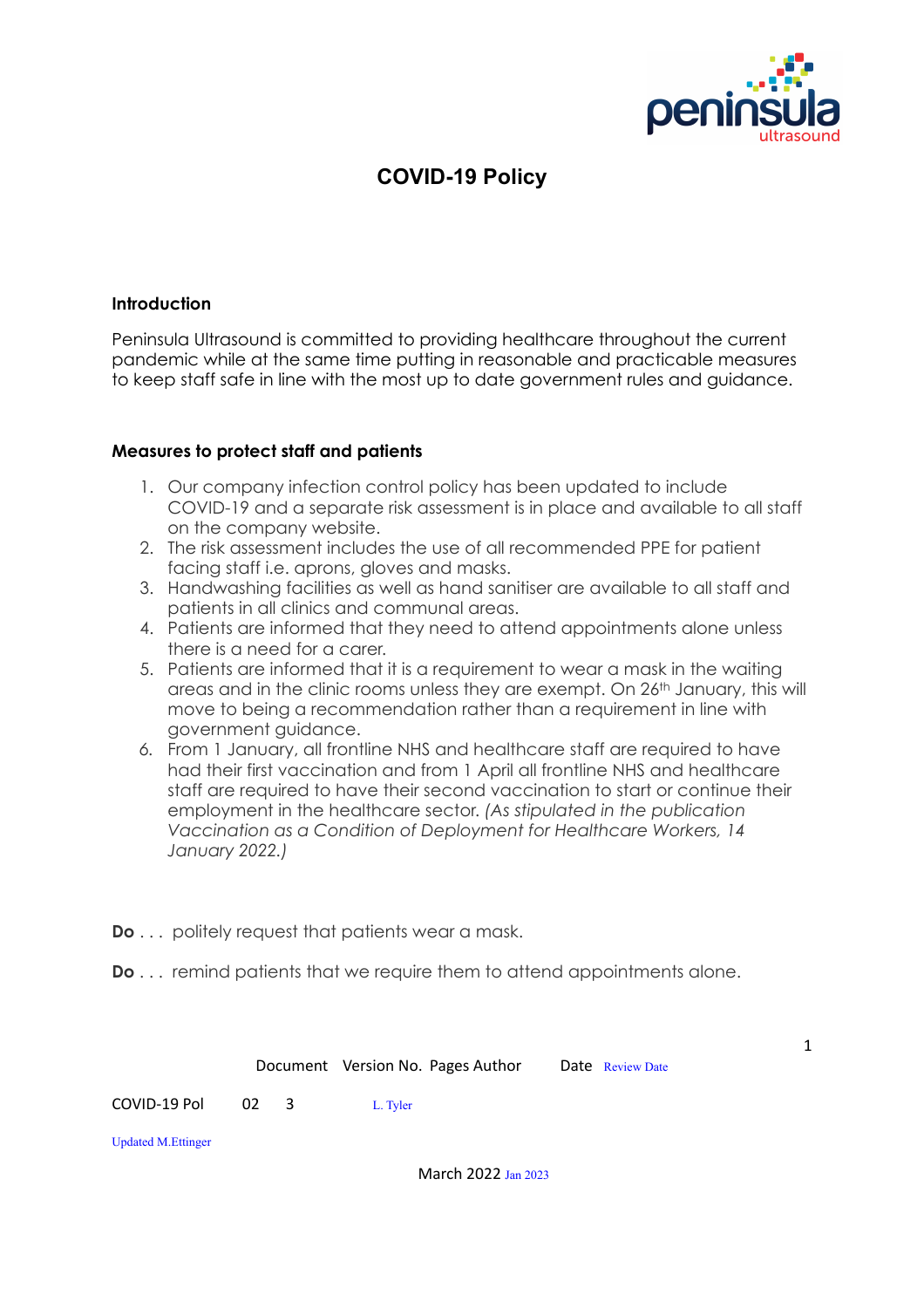

2

**Do** . . . follow all the infection control and COVID infection control procedures as outlined in the risk assessment.

## **Don't** . . . ask patients who are exempt for proof of exemption.

- **Don't** … tell patients that they must wear a mask.
- **Don't** . . . ask patients about their vaccination status.

**Don't** . . . refuse medical treatment to any patient based on their mask exemption or vaccination status.

## **How long to stay at home**

Government advice is, if you have COVID, you should stay at home while you are infectious to others. This can be up to 10 days from when you symptoms start.

If you have symptoms, and you do a lateral flow test and test positive, you should isolate for at least 5 days (please see flowchart). You may end your isolation early if you test negative on a lateral flow test for 2 days in a row. Do not test before day 5.

## **Staff absence and return to work**

Please inform the operations manager on the day you test positive for COVID.

Inform the operations manager as soon as possible as to when you are able to return to work (you can test after day 5 of testing positive-if you test negative for 2 days in a row you may return to work).

Please note that you are not required to isolate if you are double vaccinated or medically exempt from vaccination if a member of your household tests positive for COVID. For the safety of staff and patients, please test daily and only come to work if your tests are negative.

Please see flowchart for step by step guide:

Document Version No. Pages Author Date Review Date COVID-19 Pol 02 3 L. Tyler Updated M.Ettinger

March 2022 Jan 2023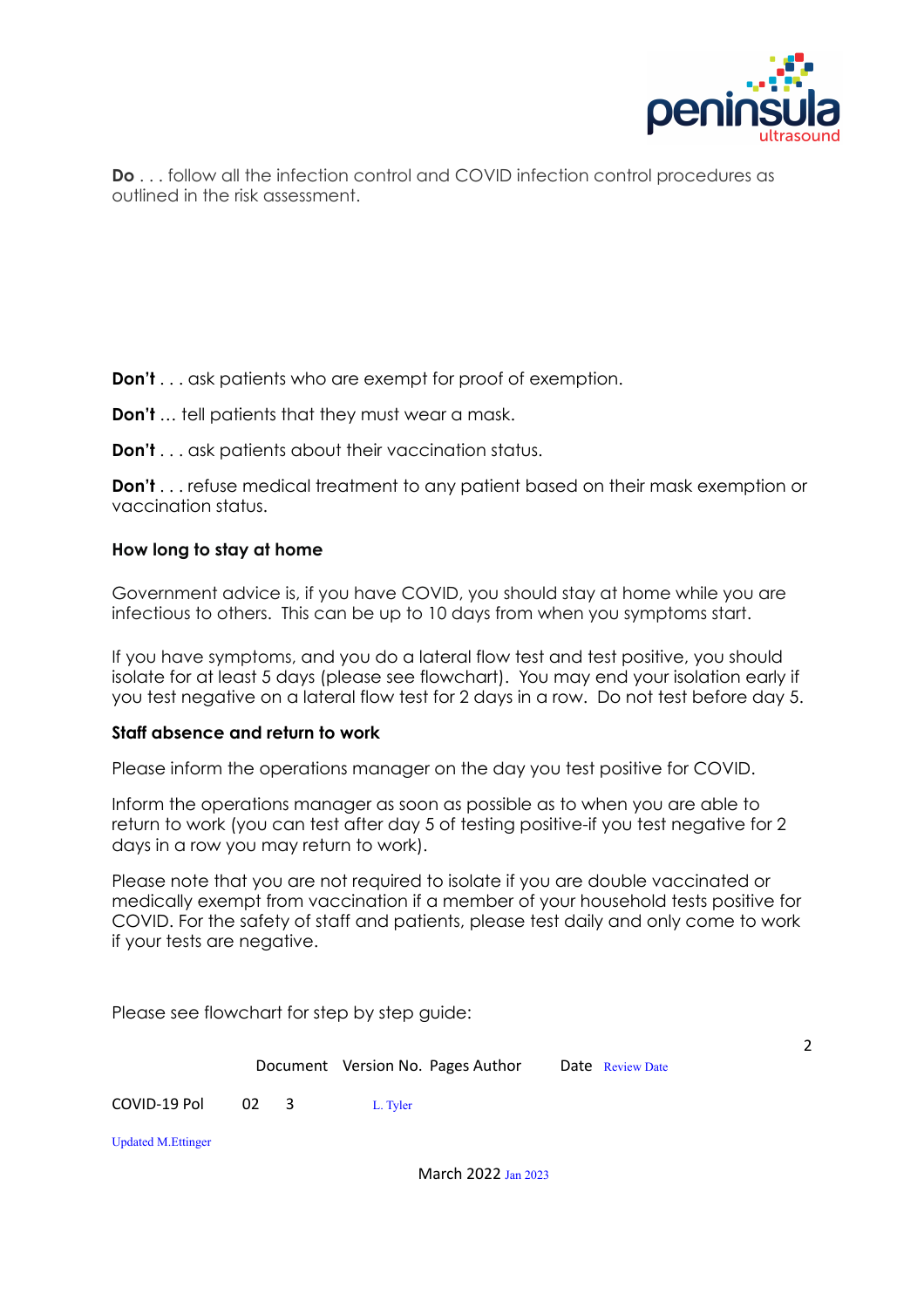



|                                  |  |  | Document Version No. Pages Author |  | Date Review Date |
|----------------------------------|--|--|-----------------------------------|--|------------------|
| COVID-19 Pol          02       3 |  |  | L. Tyler                          |  |                  |

Updated M.Ettinger

March 2022 Jan 2023